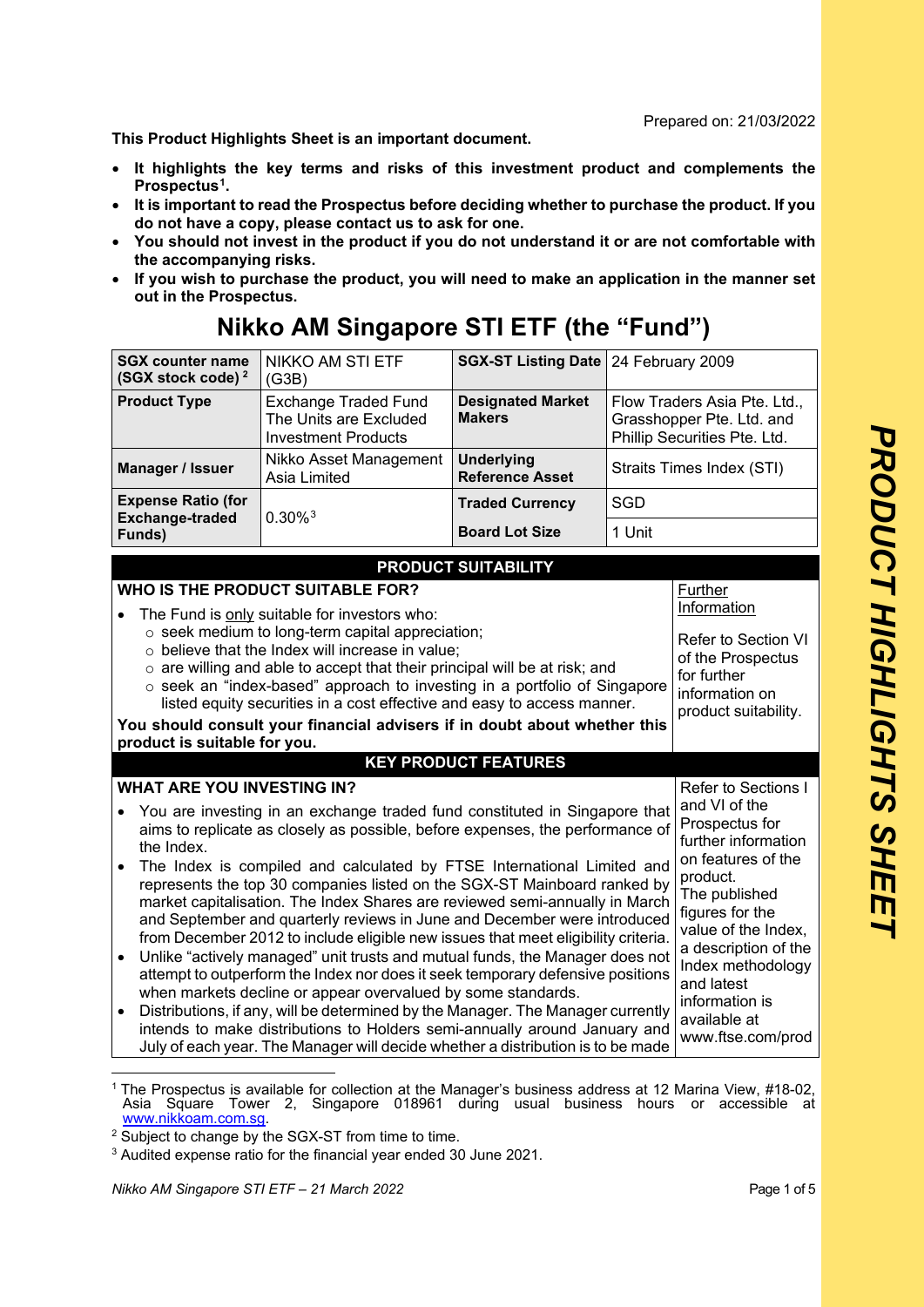|           | based on various factors, including dividend and/or interest income and/or<br>capital gains derived from the investments of the Fund. In addition to<br>distributions to Holders out of distributable income and/or capital gains, the<br>Manager may make distributions to Holders out of the capital of the Deposited<br>Property in accordance with the provisions of the Trust Deed. Where<br>distributions are paid out of capital, the NAV of the Fund will be reduced and<br>this will be reflected in the Redemption Price of the Units. Holders redeeming<br>their Units may therefore receive an amount less than their initial investment.<br>Such distributions may also result in reduced future returns to Holders.<br>The base currency of the Fund is SGD and the Fund will issue Units<br>denominated in SGD.                                                                                                                                                                                                                                                                                                                                                                                         | ucts/indices/SGX-<br>ST and<br>www.sgx.com.                                                                                                                                                     |
|-----------|------------------------------------------------------------------------------------------------------------------------------------------------------------------------------------------------------------------------------------------------------------------------------------------------------------------------------------------------------------------------------------------------------------------------------------------------------------------------------------------------------------------------------------------------------------------------------------------------------------------------------------------------------------------------------------------------------------------------------------------------------------------------------------------------------------------------------------------------------------------------------------------------------------------------------------------------------------------------------------------------------------------------------------------------------------------------------------------------------------------------------------------------------------------------------------------------------------------------|-------------------------------------------------------------------------------------------------------------------------------------------------------------------------------------------------|
|           | <b>Investment Strategy</b>                                                                                                                                                                                                                                                                                                                                                                                                                                                                                                                                                                                                                                                                                                                                                                                                                                                                                                                                                                                                                                                                                                                                                                                             |                                                                                                                                                                                                 |
| $\bullet$ | The Manager will seek to achieve the Fund's investment objective by investing<br>all, or substantially all of the Fund's assets in Index Shares in substantially the<br>same weightings as reflected in the Index (i.e. using a full replication strategy).<br>The Manager may in its absolute discretion also invest in non-Index Shares to<br>achieve the Fund's investment objective.<br>The Manager will rebalance the Fund's portfolio of investments from time to<br>time to reflect any changes to the composition of, or the weighting of securities<br>in the Index with a view to minimising tracking error of the Fund's overall<br>returns relative to the performance of the Index. Such rebalancing may be in<br>the form of investments in non-Index Shares. The Fund may engage in<br>securities lending or repurchase transactions where such securities lending or<br>repurchase transactions are carried out solely for the purpose of efficient<br>portfolio management and do not amount to more than 50% of the NAV of the<br>Fund, and is in line with the Notice on the Sale of Investment Products issued<br>by the Monetary Authority of Singapore (as may be amended from time to<br>time). | Refer to Section VI<br>of the Prospectus<br>setting out the<br>description of the<br>investment strategy<br>of the Fund.                                                                        |
|           |                                                                                                                                                                                                                                                                                                                                                                                                                                                                                                                                                                                                                                                                                                                                                                                                                                                                                                                                                                                                                                                                                                                                                                                                                        |                                                                                                                                                                                                 |
|           |                                                                                                                                                                                                                                                                                                                                                                                                                                                                                                                                                                                                                                                                                                                                                                                                                                                                                                                                                                                                                                                                                                                                                                                                                        |                                                                                                                                                                                                 |
| $\bullet$ | <b>Parties Involved</b><br><b>WHO ARE YOU INVESTING WITH?</b><br>The Manager is Nikko Asset Management Asia Limited.<br>The Trustee is HSBC Institutional Trust Services (Singapore) Limited.<br>The Custodian is The Hongkong and Shanghai Banking Corporation<br>Limited.                                                                                                                                                                                                                                                                                                                                                                                                                                                                                                                                                                                                                                                                                                                                                                                                                                                                                                                                            | Refer to Sections II<br>and III of the<br>Prospectus for<br>further information<br>on the role and<br>responsibilities of<br>these entities and<br>what happens if<br>they become<br>insolvent. |
|           | <b>KEY RISKS</b>                                                                                                                                                                                                                                                                                                                                                                                                                                                                                                                                                                                                                                                                                                                                                                                                                                                                                                                                                                                                                                                                                                                                                                                                       |                                                                                                                                                                                                 |
|           | WHAT ARE THE KEY RISKS OF THIS INVESTMENT?<br>You should be aware that the price of Units can go down as well as up. The<br>value of the product and its dividends or coupons may rise or fall. The<br>following are key risk factors that may cause you to lose some or all of<br>your investment:                                                                                                                                                                                                                                                                                                                                                                                                                                                                                                                                                                                                                                                                                                                                                                                                                                                                                                                    | Refer to Section IX<br>of the Prospectus<br>for further<br>information on risks<br>of the product.                                                                                              |
|           | <b>Market and Credit Risks</b>                                                                                                                                                                                                                                                                                                                                                                                                                                                                                                                                                                                                                                                                                                                                                                                                                                                                                                                                                                                                                                                                                                                                                                                         |                                                                                                                                                                                                 |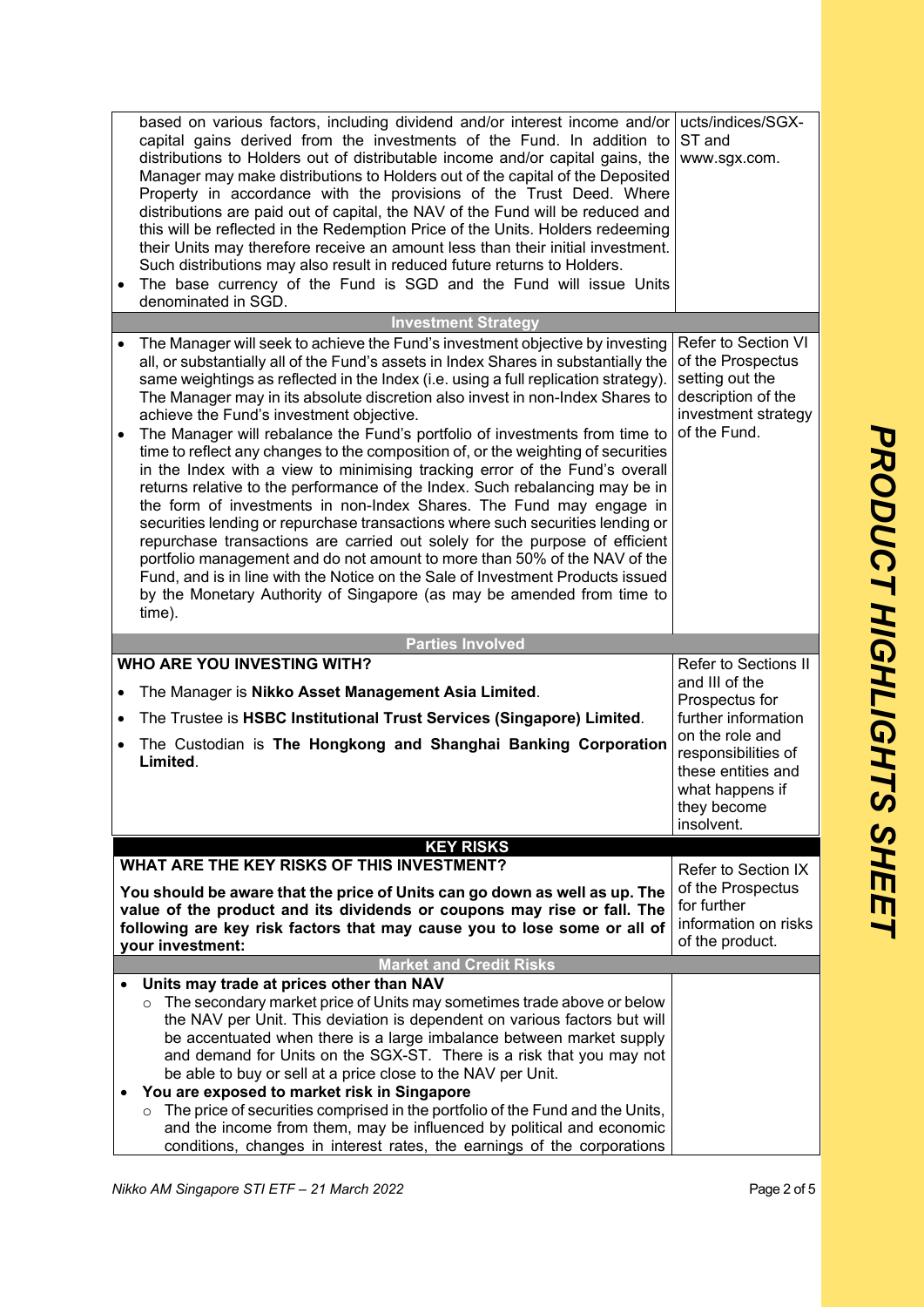|  | whose securities are comprised in the portfolio and the market's<br>perception of the securities.                                                                                                                                                                                                                                                                                                                                                                                                                                                                                                                                       |                                                                                         |
|--|-----------------------------------------------------------------------------------------------------------------------------------------------------------------------------------------------------------------------------------------------------------------------------------------------------------------------------------------------------------------------------------------------------------------------------------------------------------------------------------------------------------------------------------------------------------------------------------------------------------------------------------------|-----------------------------------------------------------------------------------------|
|  | <b>Liquidity Risks</b>                                                                                                                                                                                                                                                                                                                                                                                                                                                                                                                                                                                                                  |                                                                                         |
|  | You are exposed to the liquidity risk<br>The extent of market liquidity is dependent on the size and state of the<br>$\circ$<br>markets and therefore affects the Fund's ability to acquire or dispose of<br>assets at the price and time it so desires.                                                                                                                                                                                                                                                                                                                                                                                | <b>Refer to Sections</b><br>IX and XIII of the<br>Prospectus for<br>situations in which |
|  | You should be aware there is a minimum creation and redemption size<br>o Units will only be issued or redeemed in-kind in Creation Unit or<br>Redemption Unit aggregations (currently 500,000 Units, and multiples<br>thereof).<br>If you hold less than this minimum size, you may only be able to realise<br>$\circ$<br>the value of your Units by: (i) selling your Units on the SGX-ST at the                                                                                                                                                                                                                                       | trading of Units<br>may be suspended.                                                   |
|  | prevailing trading price of the Units; or (ii) (if you hold at least 50,000 Units)<br>redeeming your Units for cash on each Cash Dealing Day through a<br>Participating Dealer in multiples of 50,000 Units.<br>$\circ$ However, do note that the Participating Dealers are under no obligation to<br>redeem your Units.                                                                                                                                                                                                                                                                                                                |                                                                                         |
|  | Trading in Units on SGX-ST may be suspended or even delisted<br>You will not be able to purchase or sell Units on the SGX-ST during any<br>$\circ$<br>period that the SGX-ST suspends trading in the Units. Subject to the<br>provisions of the CIS Code, the creation and redemption of Units will also<br>be suspended if the trading of Units on the SGX-ST is suspended.<br>The Fund may not be able to continue to meet the requirements necessary<br>$\circ$<br>to maintain listing of Units on the SGX-ST. The Fund may be terminated                                                                                            |                                                                                         |
|  | if Units are delisted from the SGX-ST.<br><b>Product-Specific Risks</b>                                                                                                                                                                                                                                                                                                                                                                                                                                                                                                                                                                 |                                                                                         |
|  | You are exposed to tracking error risk                                                                                                                                                                                                                                                                                                                                                                                                                                                                                                                                                                                                  |                                                                                         |
|  | Changes in the NAV of the Fund are unlikely to replicate exactly changes<br>in the Index due to various factors. The Fund's returns may therefore<br>deviate from those of the Index.                                                                                                                                                                                                                                                                                                                                                                                                                                                   |                                                                                         |
|  | Risk associated with the investment strategy of the Fund/Lack of<br>discretion by Manager to adapt to market changes<br>Unlike "actively managed" unit trusts and mutual funds, in its management<br>$\circ$<br>of the Fund, the Manager does not attempt to outperform the Index nor<br>does it seek temporary defensive positions when markets decline or<br>appear overvalued by some standards. Accordingly, a fall in the Index may<br>result in a corresponding fall in the NAV of the Fund.<br>You should be aware that your investment in the Fund may be exposed to<br>other risks of an exceptional nature from time to time. |                                                                                         |
|  | <b>FEES AND CHARGES</b>                                                                                                                                                                                                                                                                                                                                                                                                                                                                                                                                                                                                                 |                                                                                         |
|  | WHAT ARE THE FEES AND CHARGES OF THIS INVESTMENT?<br>Payable directly by you                                                                                                                                                                                                                                                                                                                                                                                                                                                                                                                                                            | Refer to Section<br>VIII of the                                                         |
|  | For purchase and sale of Units on the SGX-ST using cash, CPF monies<br>or SRS monies<br>$\circ$ If you deal on the SGX-ST, you will typically not bear any costs related to<br>the creation and redemption of Units. However, you will need to pay<br>brokers' commissions, clearing fees and other costs associated with<br>dealing on the SGX-ST. These amounts are subject to your individual<br>agreement with, and are paid directly by you to, your broker, the CDP and<br>your other service providers (including CPF agent banks and SRS<br>operators).                                                                         | Prospectus for<br>further information<br>on fees and<br>charges.                        |
|  | For subscription and/or redemption of Units in cash by or through<br><b>Participating Dealers</b><br>Duties and Charges of up to 0.50% of the subscription or redemption<br>amount (as the case may be) will be payable to the Fund. Participating                                                                                                                                                                                                                                                                                                                                                                                      |                                                                                         |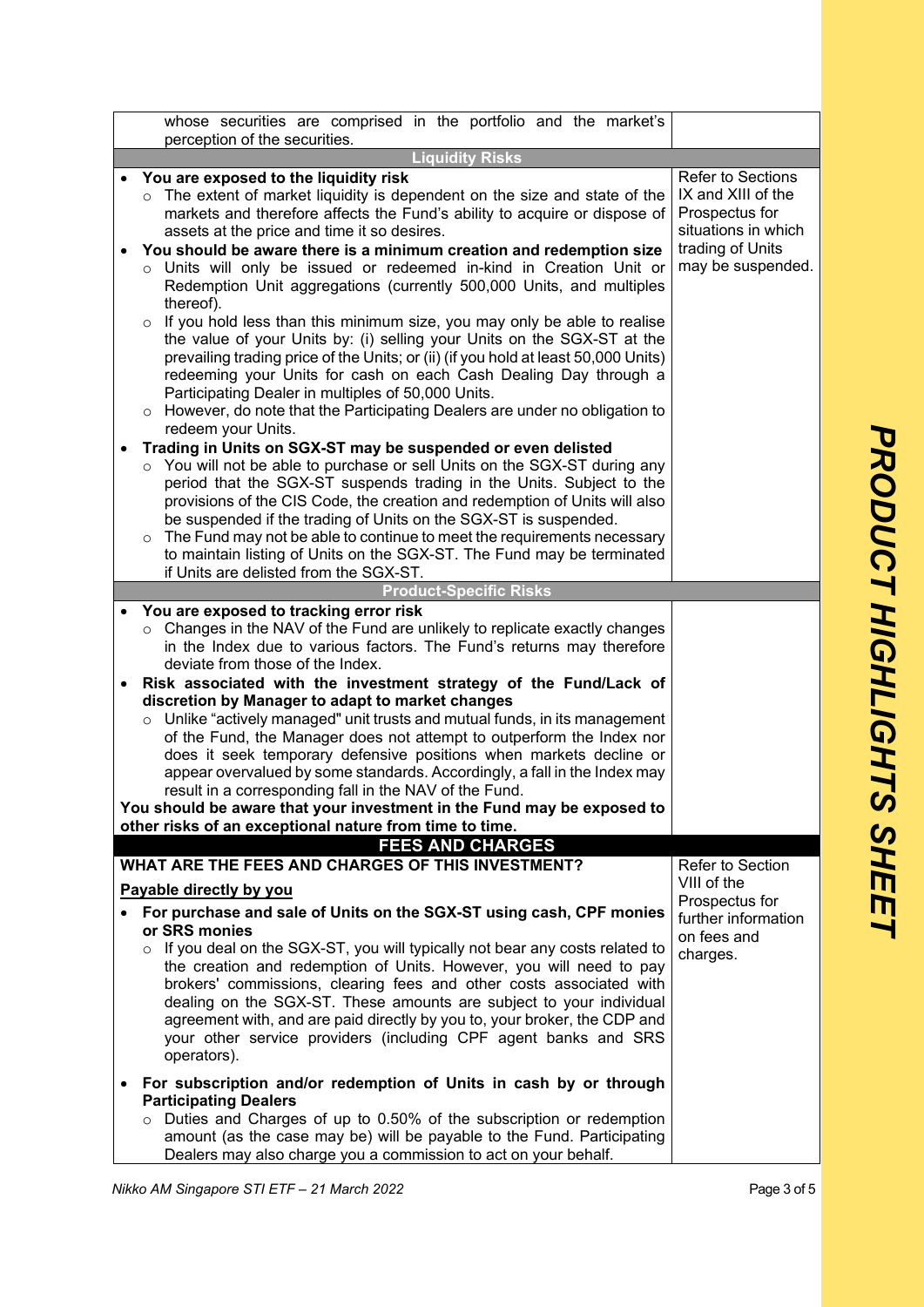| For subscription and/or redemption of Units in-kind by or through<br><b>Participating Dealers</b><br>$\circ$ Transaction fee for each creation or redemption request is currently<br>SGD2,500 per request (Maximum: SGD5,000 per request). Participating<br>Dealers may also charge you a commission to act on your behalf.<br>Payable by the Fund from invested proceeds<br>The Fund will have to pay the following fees and charges to the Manager, |                                                                                                                                                                                                                                                    |  |
|-------------------------------------------------------------------------------------------------------------------------------------------------------------------------------------------------------------------------------------------------------------------------------------------------------------------------------------------------------------------------------------------------------------------------------------------------------|----------------------------------------------------------------------------------------------------------------------------------------------------------------------------------------------------------------------------------------------------|--|
| Trustee and other parties:<br>Currently: 0.20% per annum of the Deposited Property;                                                                                                                                                                                                                                                                                                                                                                   |                                                                                                                                                                                                                                                    |  |
| <b>Annual</b><br><b>Management</b><br>Fee                                                                                                                                                                                                                                                                                                                                                                                                             | Maximum: 0.5% per annum of the Deposited Property.<br>The Annual Management Fee is retained by the<br>Manager as the Manager does not pay any trailer fees<br>with respect to the Fund.                                                            |  |
| <b>Annual Trustee</b><br>Fee                                                                                                                                                                                                                                                                                                                                                                                                                          | Currently: up to 0.045% per annum of the Deposited<br>Property, subject to a minimum fee of 20,000 per<br>annum, or such other amount that the Manager and the<br>Trustee agree in writing; Maximum: 0.15% per annum<br>of the Deposited Property. |  |
| <b>Other Fees and</b><br><b>Charges</b>                                                                                                                                                                                                                                                                                                                                                                                                               | Other fees and charges, including inter alia custodian<br>fees and registrar fees may amount to or exceed 0.10%<br>per annum, depending on the proportion that each fee<br>or charge bears to the Deposited Property.                              |  |

annum of the Deposited Property. Any fees and expenses that are payable by the Fund and are in excess of 0.30% per annum of the Deposited Property will be borne by the Manager and not the Fund.

## **CONTACT INFORMATION**

## **HOW DO YOU CONTACT US?**

You may contact our approved distributors listed on our website at www.nikkoam.com.sg or call Nikko Asset Management Asia Limited at 1800 535 8025.